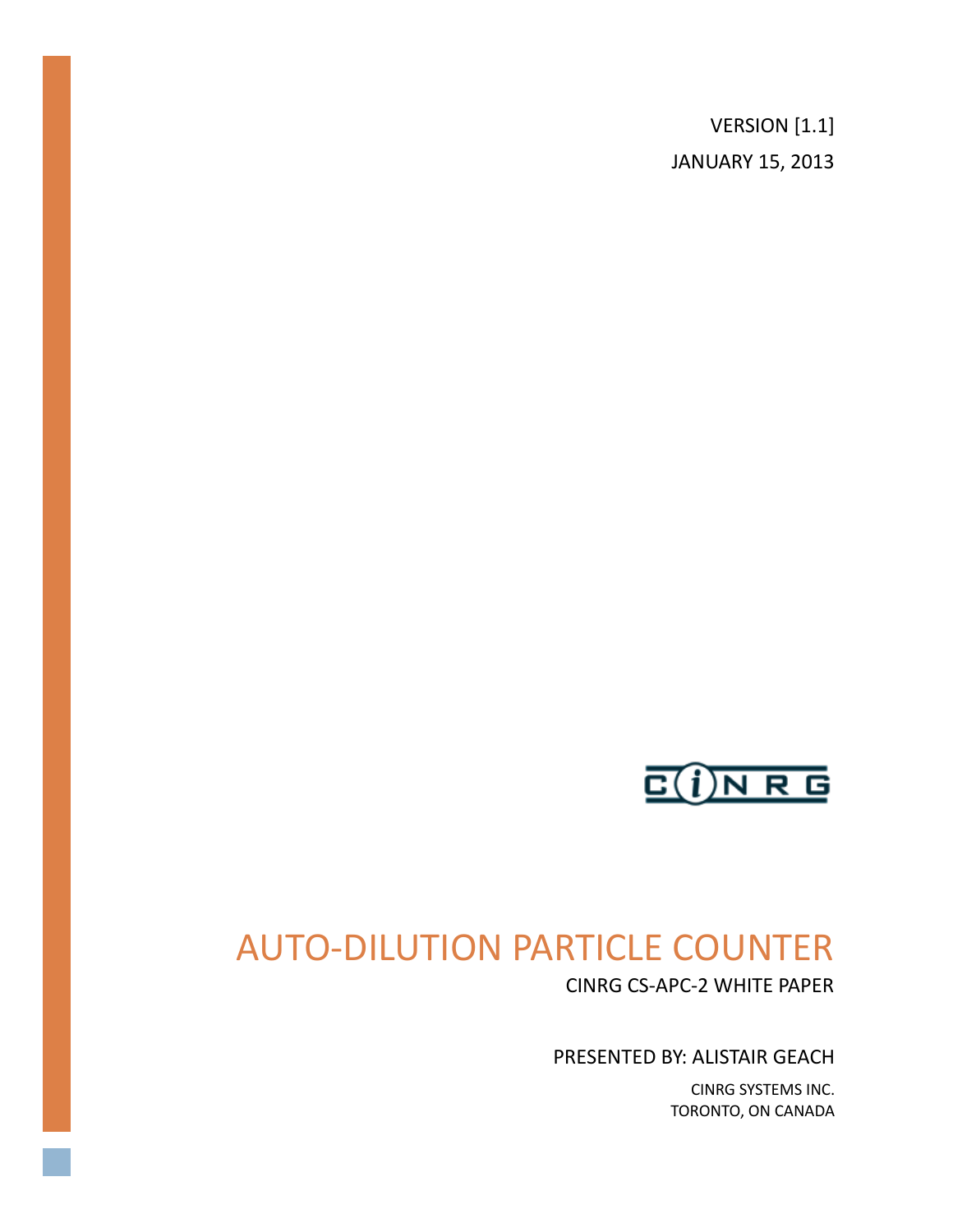## AUTO-DILUTION PARTICLE COUNTER

## INTRODUCTION

The CINRG CS-APC-2 particle counting system is a fully automated system that meets the requirements of ASTM D7647-10 in which oil samples are diluted with solvent prior to testing in order to eliminate interferences from" soft" particles such as water, varnish and suspended liquid additives.

The system combines equipment from several leading equipment manufacturers with some innovative technology and sophisticated software that was developed by Wearcheck Canada Inc for use in their oil Analysis laboratory. The system has a high degree of flexibility and can be customized to a large extent to suit local laboratory processing requirements.



#### CINRG CS-APC-2 FULLY AUTOMATIC AUTO-DILUTING PARTICLE COUNTER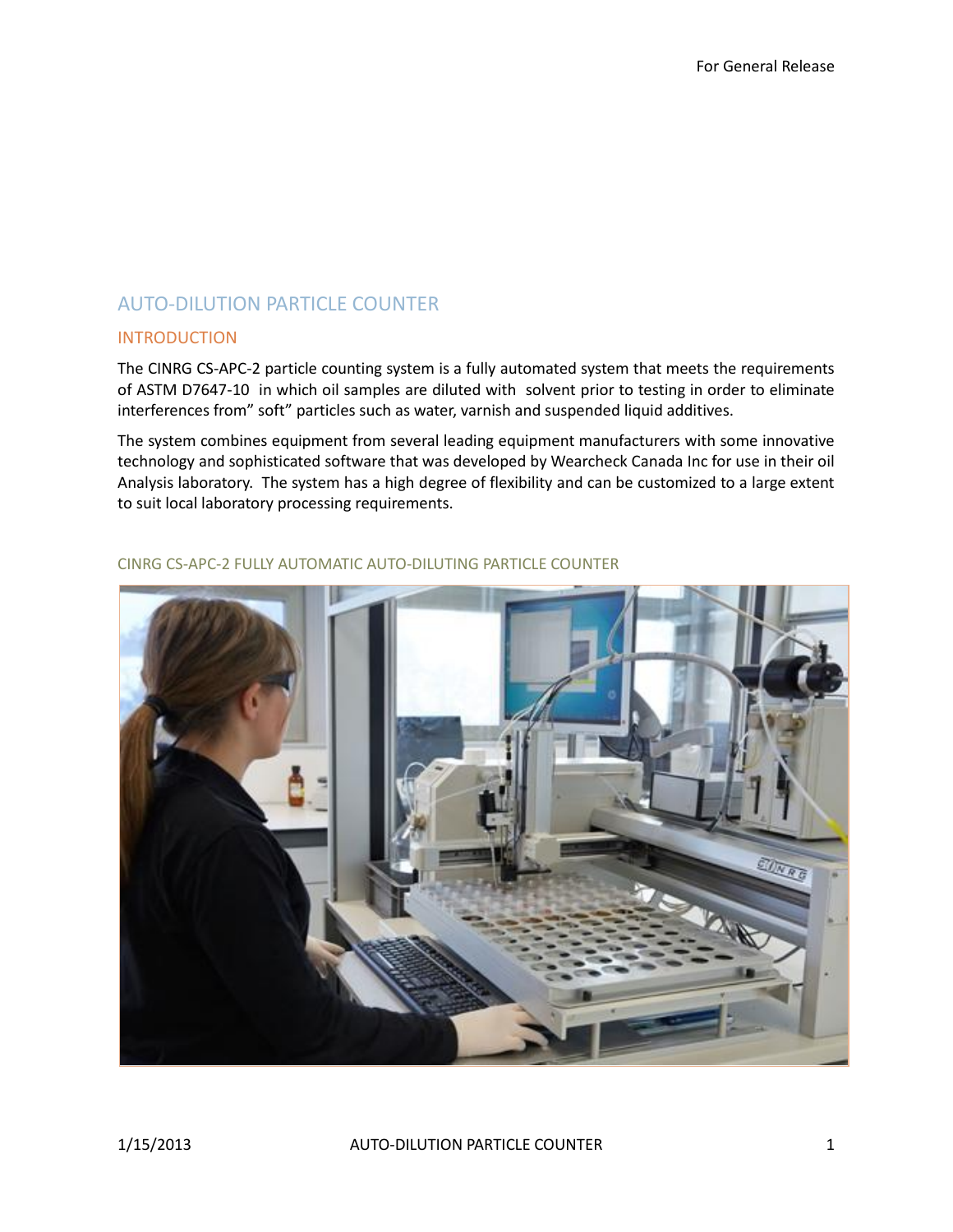## SAMPLE BATCH PREPARATION

A batch of samples can be quickly prepared by pouring suitable volumes of homogenized sample into 2oz (32ml) sample cups that are then placed in a 104 position sample tray. Samples do not have to be accurately dispensed into the sample cups as the volume of the sample in each cup is measured by the system to an accuracy of  $\pm 2\%$  prior to dilution. Laboratory technicians can easily control sample dilution by controlling the amount of sample that is poured into the cup as all samples are diluted to a final volume of 30ml.

If a higher degree of accuracy than  $\pm$  2% is desired for the volume measurement samples may be pipetted or weighed into the cups and the sample volume or sample weight and sample density included in the systems batch file. Team goals

## SAMPLE VISCOSITY RANGE

As samples are diluted prior to testing and dilution ratios can be varied between 1:0 (no dilution) and 1:9 (one part oil and 9 part solvent) it is possible to process samples having a wide range in viscosities. A 1:4 dilution for example, is more than adequate to process an oil sample with a viscosity of 1,000 cSt @ 40°C.

Samples can be processed without dilution if required but viscosity of these samples should be ≤46 cSt.

#### BATCH FILE

A batch file containing both sample information and processing parameters is required by the application software in order to process samples and this can be created within the software itself or imported from an external file in csv format. The sample information part of the batch file contains the sample ID, the sample position within the tray and if applicable, a sample volume or sample weight and density. If the sample volume and weight fields are blank the system will measure the volume of oil in the sample cup prior to sample dilution.

The process parameters control how the sample is processed prior to testing. The parameter settings determine how fast and for how long a sample is stirred and determine how a sample is degassed if this process is required. The report format can also be specified in the batch file (ISO 4406 or AS4059).

The parameters are typically in the range of 1 to 4 with the actual value of each setting being determined by system parameters that can be modified by the end user. E.g. Sample stirring times of 1, 2 and 3 in the batch file could be defined as 15, 20 and 30 seconds in the system parameters.

## SOLVENT VERIFICATION

Before any testing is conducted the cleanliness of the batch of dilution solvent has to be determined to obtain the count data that is subsequently used to correct the particle count results for the effects of dilution. When selected in the application software a solvent verification is carried out automatically. Solvent is initially loaded into the sample cup in position 1 for use as a system flush and then into the sample cup in position 2 for actual measurement. Several measurements are conducted on the solvent and the suitability of the solvent is established by comparing the counts from each measurement against a set of system parameters that again can be modified by the end user to meet specific needs.

When sufficient data has been collected average count values are calculated from valid measurements and stored as the solvent background counts for subsequent calculations.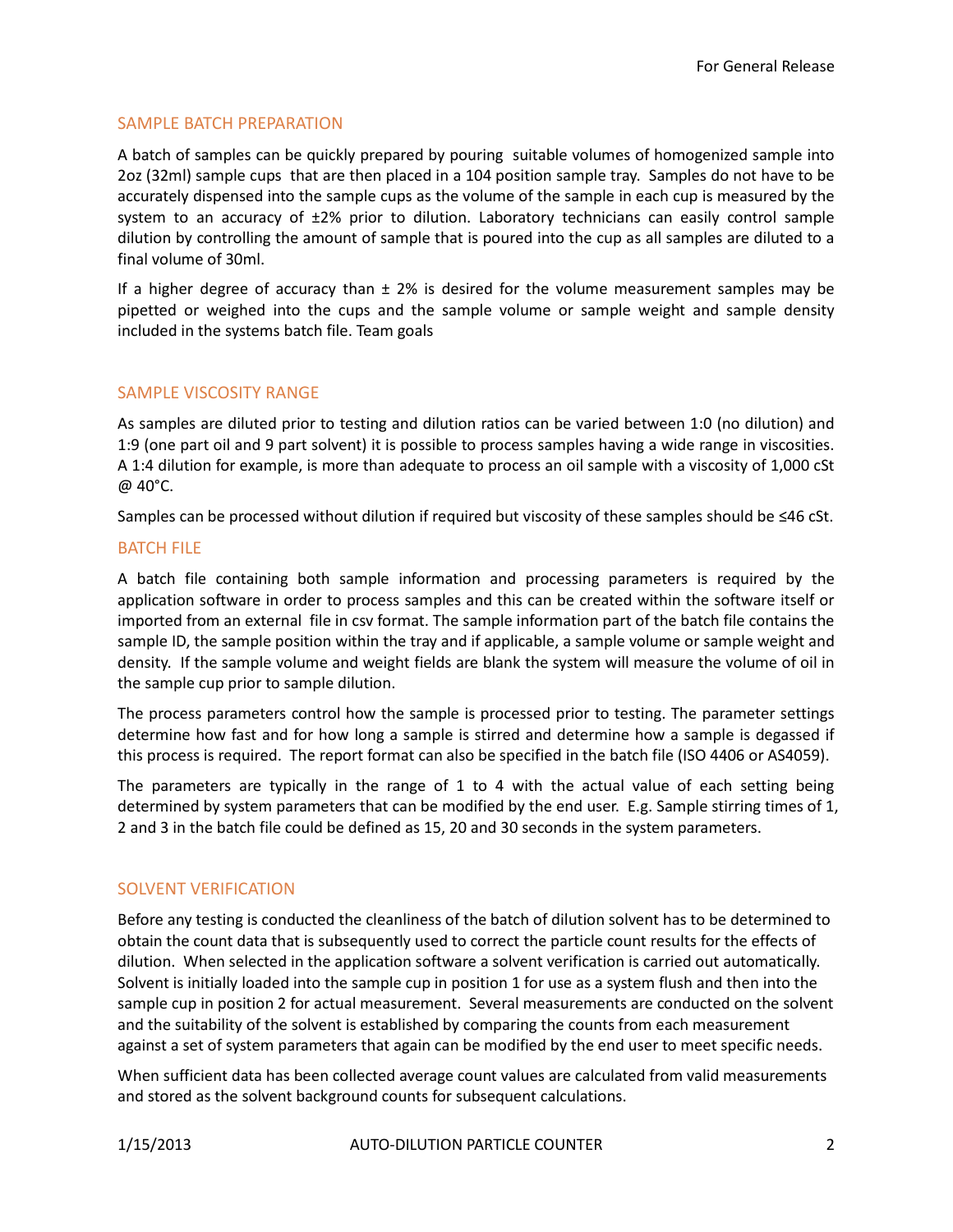## SAMPLE PROCESSING

Samples are prepared and tested in the following manner:

- Sample volume is determined by the system if no sample volume or weight data is in the batch file
- Sample is diluted with solvent to yield a final volume of 30ml of diluted sample. If the cup has been completely filled with sample the system will process the sample undiluted.
- Sample is stirred to dissolve the oil in the solvent and to uniformly suspend particulates in the solution. Sample stirring speed and time are determined from batch file entries and the corresponding system parameters.
- While the sample is still being stirred a small volume of sample is aspirated into the sampling syringe and dispensed through the sensor to displace solvent from the previous cleaning process.
- The stirrer is stopped and sample syringe is immediately filled with sufficient sample to conduct three separate measurements.
- If required sample degassing is implemented whereby a vacuum is created and then released within the sample syringe itself. Again the degassing process is defined by entries in the batch file and the corresponding system parameters.
- After testing, count data is corrected for the solvent background and a result file output to a results directory after the raw count data has been check for conformance to ASTM D7647 requirements. Result files for samples having count data that fails ASTM requirements are saved in a dedicated directory for investigation purposes.
- After completion of a measurement the system implements a cleaning cycle in which the system is flushed with several small volumes of solvent. The number of flushes utilized is dependent on the cleanliness of the sample that is being flushed from the system. System parameters allow the user to define four levels of counts at which additional flushes are implemented as well as the number of additional flushes implemented at each level.
- If required the system will measure the solvent to confirm system cleanliness before processing to the next sample.

## URGENT SAMPLES

The sample batch file remains accessible even after processing has started and may be edited at any time to add to or remove samples from a batch or to set a priority flag within the batch to allow a sample to be processed out of sequence.

It is not possible to edit samples that have already been processed or edit the sample that is in process at the time of editing.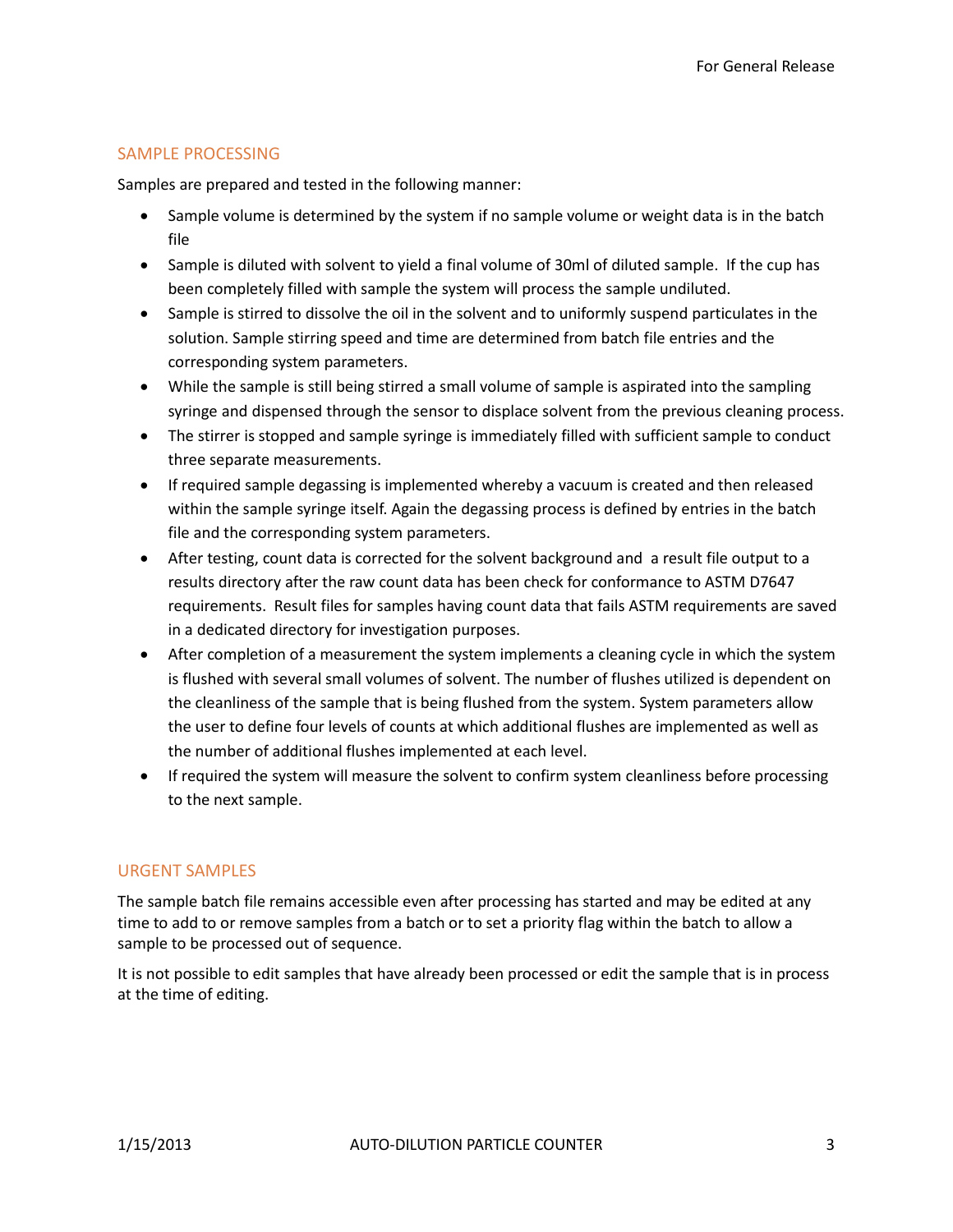## PROCESS CONTROL SAMPLES

Process control samples must be identified with a three letter suffix to be treated as such. The default suffix is "PCS" but this is a system parameter and can be changed by the end user. The count data obtained for these samples is compared against upper and lower user defined limits in the 4µm, 6µm and 14µm range to confirm acceptable system performance.

A system parameter is used to control how the system proceeds following an unsatisfactory result on a process control standard. The parameter can be set to either abort the process or proceed with an additional check on the next process control sample.

## REPORTING

The sample batch file contains a report field that is used to set the report format of the final results in the output file (ISO 4406 or AS4059). There are also a number of system parameters that can enable or disable the inclusion of additional information in this file.

With the system parameters it is possible to include such information as solvent background counts, sample volume, sample dilution ratio, and all raw count data in the output file.

## SYSTEM INFORMATION

#### SYSTEM PERFORMANCE

| Parameter                 | <b>Specification</b>                                                                               |
|---------------------------|----------------------------------------------------------------------------------------------------|
| <b>Sample Through-put</b> | 4.5 min/sample (7-3/4 hrs for complete 102 sample tray)*                                           |
| <b>Solvent Usage</b>      | 40 ml/sample**                                                                                     |
| <b>Sample Batch Size</b>  | 102 samples (tray has 104 positions, pos $1 =$ cleaning beaker, pos $2 =$<br>verification solvent) |

\* Sample through-put rate is directly dependent on the settings of the processing parameters. Specification stated is using default parameters.

\*\* Solvent usage depends directly upon the dilution ratios and processing parameters. Specification stated is for 1:1 dilution using the default parameters.

#### PARTICLE SENSOR

| Parameter                  | <b>Specification</b>                                             |
|----------------------------|------------------------------------------------------------------|
| <b>Model</b>               | KLOTZ LDS 45/50 Laser Sensor                                     |
| <b>Measuring Range</b>     | $1.5 \mu m$ to $100 \mu m$                                       |
| 4µm co-incidence threshold | 25,000 particles/ml (undiluted sample)                           |
|                            | 50,000 particles/ml (1:1 dilution)                               |
| <b>Cell Dimensions</b>     | 450um x 450um                                                    |
| <b>Flow Rate</b>           | 10 to 50 ml/min (CS-APC-2 instrument is calibrated at 30 ml/min) |
|                            |                                                                  |